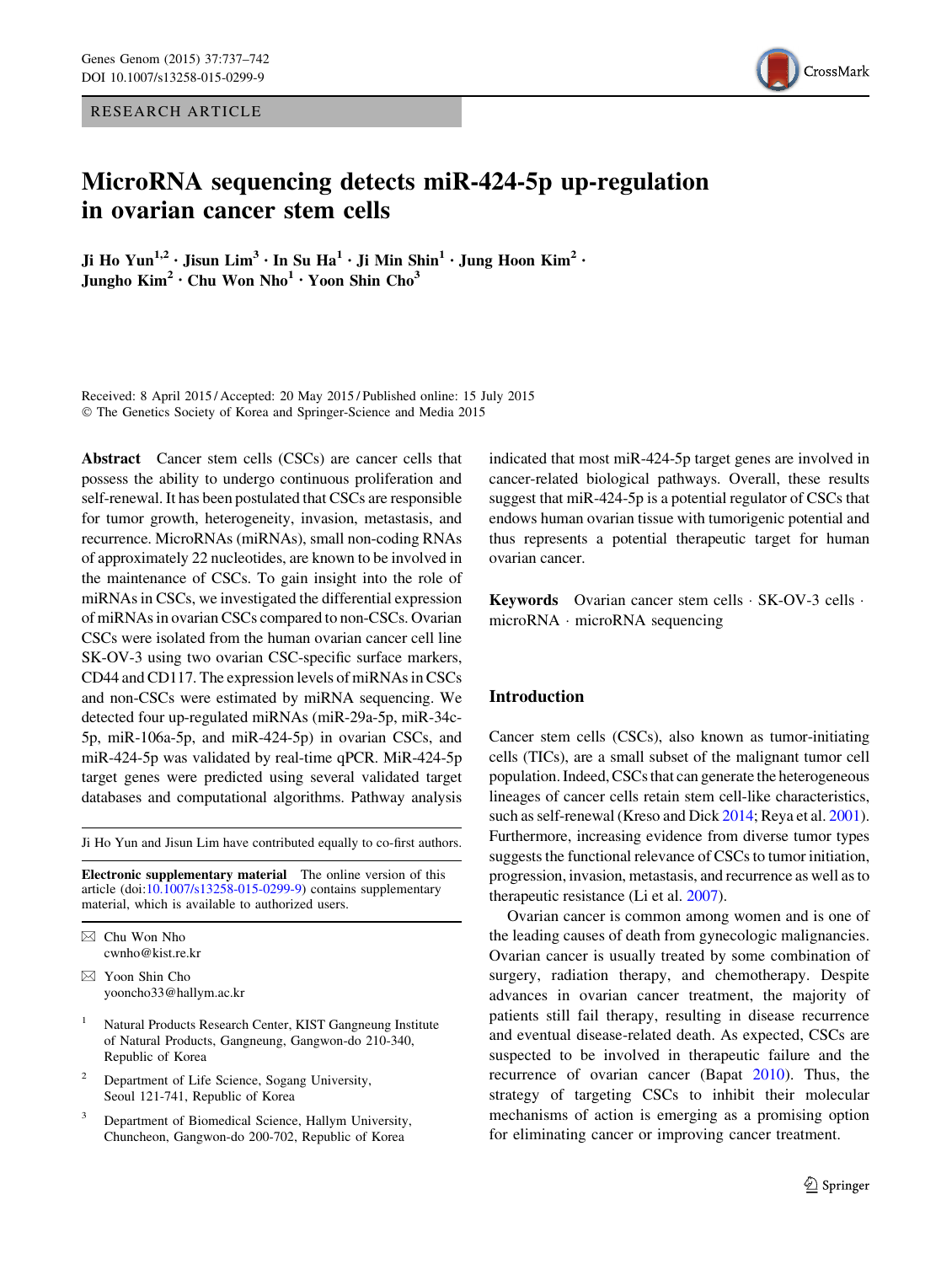Human ovarian CSCs have been isolated from SK-OV-3 ovarian carcinoma cells using the specific cell surface antigen markers CD44 and CD117 (Chen et al. [2013a,](#page-4-0) [b\)](#page-5-0). It has been demonstrated that  $CD44+CD117+$  CSCs are highly tumorigenic, and these cells have the ability to reestablish the original tumor hierarchy when injected into nude mice. Zhang and colleagues further identified and characterized ovarian CSCs from primary human tumor samples (Zhang et al. [2008](#page-5-0)). Additional studies revealed that the surface markers CD117 (Luo et al. [2011](#page-5-0)) and CD44 (Alvero et al. [2009](#page-4-0)) were each related to tumorigenesis and chemotherapy outcome. However, the underlying molecular mechanisms of action of ovarian  $CD44<sup>+</sup>$  $CD117<sup>+</sup> CSCs$  have not been clearly elucidated.

MicroRNAs (miRNAs), small non-coding RNA molecules of approximately 22 nucleotides, are a class of posttranscriptional/translational regulators that modulate gene expression by degrading target mRNA or blocking target gene translation (Deiters [2010;](#page-5-0) He and Hannon [2004](#page-5-0)). Thus, miRNAs are believed to be involved in the regulation of numerous biological processes, including cancer development (Papagiannakopoulos and Kosik [2008](#page-5-0)). A number of studies have indeed showed that miRNAs are associated with CSC development (Liu et al. Liu and Tang [2011;](#page-5-0) Papagiannakopoulos and Kosik [2008](#page-5-0)) and ovarian cancer (Zaman et al. [2012\)](#page-5-0).

With recent advances in sequencing technology, next generation sequencing (NGS) has emerged as a promising massively parallel high-throughput sequencing method for discovering genetic variation in the whole genome as well as quantifying cellular expression levels. MiRNA sequencing via NGS has been utilized to examine tissuespecific expression patterns, disease associations and isoforms of miRNAs and to discover previously uncharacterized miRNAs. In this study, we isolated CSCs from SK-OV-3 human ovarian cancer cells, conducted miRNA sequencing, and analyzed differentially expressed miRNAs between CSCs and non-CSCs to unravel the underlying molecular basis of CSCs.

## Materials and methods

#### Cell culture

SK-OV-3 human ovarian cancer cells were obtained from American Type Culture Collection (ATCC) and were cultured in RPMI-1640 medium supplemented with 10 % fetal bovine serum (FBS),  $100$  units/ml penicillin and  $100 \mu g/ml$ streptomycin. All the supplements were purchased from HyClone (USA). The cells were cultured in a humidified atmosphere of 5 %  $CO<sub>2</sub>$  at 37 °C.

#### Isolation of ovarian CSCs

The ovarian CSCs from SK-OV-3 cells were isolated by fluorescence-activated cell sorting (FACS) according to a previously described method (Chen et al. [2013a](#page-4-0), [b](#page-5-0)) with slight modifications. Briefly, the cells were dissociated with trypsin and then washed with PBS. The cells were suspended in sorting buffer (1X PBS containing 1 mM EDTA, 1 % heat inactivated-FBS, and 25 mM HEPES, pH 7.0). Prior to cell sorting, cell surface markers were labeled with direct fluorochrome-conjugated antibodies under sterile conditions. Two antibodies, the FITC-conjugated CD44 antibody (BD Biosciences) and the PE-conjugated CD117 antibody (Miltenyi Biotec., Germany), were used at the concentrations recommended by the manufacturers. Labeled cells were sorted using an  $S3e^{TM}$  cell sorter (BIO-RAD, USA). A sorting purity of greater than 89 % was ensured for our experiments.

#### Total RNA extraction and miRNA isolation

Total RNA was extracted using TRIzol® reagent according to the manufacturer's protocol (Invitrogen, USA). Extracted RNA was purified using RNeasy Mini Kit Columns (Qiagen, USA). MiRNA was isolated using a High Pure miRNA Isolation Kit (Roche, USA).

### MiRNA sequencing

Six total RNA samples (triplicate CSC and non-CSC samples) were prepared as described above for sequencing. The  $5'$  and  $3'$  ends of the total RNAs were ligated with adapters. Subsequently, the cDNAs synthesized from the ligated RNAs were amplified by PCR. The enriched PCR products were separated by PAGE, and the small fragments (approximately 120–140 bp) were isolated from the gel. These fragments were used for cluster generation and sequencing on an Illumina HiSeq 2000 instrument (Illumina, Inc., USA).

## Sequencing data analysis

The quality of the sequence reads (from the FASTQ files) generated by the Illumina sequencer was checked using SolexaQA, a Perl-based software package, to remove the low quality reads. Adapter sequences in the reads were trimmed using an in-house script. All the trimmed reads were clustered according to the unique base sequence of the reads using CD-HIT [\(http://weizhong-lab.ucsd.edu/cd-hit/\)](http://weizhong-lab.ucsd.edu/cd-hit/). To identify miRNA sequences, unique sequences identified after clustering were mapped to known miRNAs in the miRBase database [\(http://www.mirbase.org/\)](http://www.mirbase.org/) by blast search. Trimmed reads were considered to be miRNAs if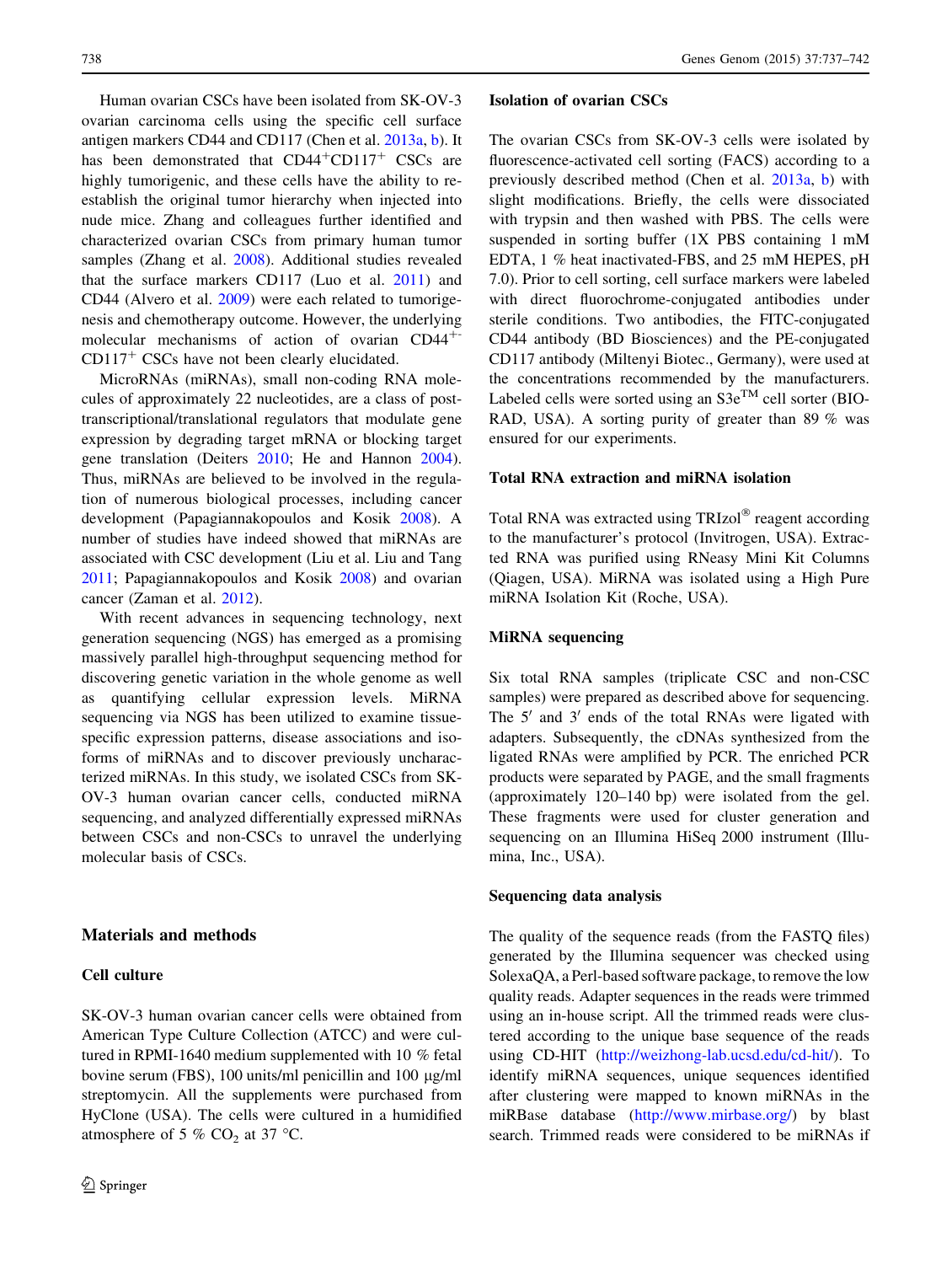they possessed 100 % identity at the sequence level and covered the whole length of the miRNA based on the sequences in miRBase.

## Identification of differentially expressed miRNAs

The read counts of detected miRNAs were considered to represent the level of miRNA expression. The reads counts from triplicate CSC and non-CSC samples were normalized by the quantile method (Bolstad et al. [2003](#page-4-0)). MiRNAs with a read count less than ten were removed from subsequent analyses. The average read count in triplicate samples for each miRNA was compared between CSCs and non-CSCs to identify differentially expressed miRNAs according to the criteria of a t test P value  $\langle 0.05 \rangle$  and a fold change  $\geq 2$ . Statistical analyses were performed using R (version 3.1.2).

### Prediction of miRNA target genes

Eight programs were utilized to predict miRNA target genes in this study. The rule-based algorithms included DIANA-microT Web server 5.0 ([http://diana.imis.athena](http://diana.imis.athena-innovation.gr/DianaTools/index.php) $innovation.gr/DianaTools/index.php?$   $r = microT_CDS/$ index), TargetScan 6.2 [\(http://www.targetscan.org/](http://www.targetscan.org/)), miRDB [\(http://mirdb.org/miRDB/\)](http://mirdb.org/miRDB/) and PITA ([http://genie.](http://genie.weizmann.ac.il/index.html) [weizmann.ac.il/index.html\)](http://genie.weizmann.ac.il/index.html). The data-driven algorithms for experimentally validated target prediction included miRecords (<http://mirecords.biolead.org/>), miRWalk [\(http://](http://www.umm.uni-heidelberg.de/apps/zmf/mirwalk/) [www.umm.uni-heidelberg.de/apps/zmf/mirwalk/](http://www.umm.uni-heidelberg.de/apps/zmf/mirwalk/)), miR-TarBase (<http://mirtarbase.mbc.nctu.edu.tw/>), and TarBase 7.0 ([http://diana.imis.athena-innovation.gr/DianaTools/](http://diana.imis.athena-innovation.gr/DianaTools/index.php?r=site/index) [index.php?r=site/index](http://diana.imis.athena-innovation.gr/DianaTools/index.php?r=site/index)). To reduce the false negative rate from using these programs, we integrated the results obtained from each target prediction analysis.

## Pathway analysis of the predicted miRNA target genes

The predicted miRNA target genes were submitted to the DAVID online tool ([http://david.abcc.ncifcrf.gov/home.](http://david.abcc.ncifcrf.gov/home.jsp) [jsp\)](http://david.abcc.ncifcrf.gov/home.jsp) (Dennis et al. [2003](#page-5-0); Huang et al. [2009](#page-5-0)) for gene ontology (GO) annotation (Ashburner et al. [2000\)](#page-4-0) and pathway enrichment analysis. Functional classification of the targets was performed by the KEGG pathway database (Kanehisa and Goto [2000;](#page-5-0) Kanehisa et al. [2006](#page-5-0)).

## Real-time quantitative PCR to validate differentially expressed miRNAs

MiRNA cDNA was synthesized using a miRCURY  $LNA^{TM}$ cDNA Synthesis Kit II (EXIQON, Denmark) according to the manufacturer's recommendations. Mature miRNA expression was detected using LightCycler<sup>®</sup> 480 SYBR Green I Master (Roche) with a miRCURY LNATM UniRT primer set. All the PCR primer sets were purchased from EXIQON (Supplementary Table S1). U6 snRNA was used as the internal control to normalize the amplification data. The amplifications were performed in an LC480 Detection System (Roche) in 384-well plates. The real-time qPCR data were analyzed by one-way ANOVA with Dunnett's multiple comparison test using GraphPad Prism 5 (GraphPad Software, Inc., USA), and differences were considered to be statistically significant at  $P < 0.05$ .

# **Results**

To isolate CSCs, SK-OV-3 cells were stained for the CD44 and CD117 surface marker antibodies and sorted by FACS. A large population of SK-OV-3 cells were  $CD44<sup>+</sup>/CD117<sup>-</sup>$ (Fig. [1\)](#page-3-0), as previously reported (Chen et al. [2013a,](#page-4-0) [b](#page-5-0)). Two subpopulations of cells,  $CD44^+/CD117^+$  and  $CD44^+/$ CD117-, were grouped as the CSCs and non-CSCs, respectively. CSCs were gated at a maximum of 14 % in the double-positive extremity. The sorting purities were estimated to be 89 and 98 % for CSCs and non-CSCs, respectively. In total,  $6 \times 10^5$  cells from each subpopulation were isolated from SK-OV-3 cells and used for subsequent experiments.

The expression levels of a total of 1199 different miR-NAs were estimated by miRNA sequencing. Of these, 474 miRNAs passed our filtering criterion (read count  $\geq$ 10) and were subsequently analyzed to detect differentially expressed miRNAs between CSCs and non-CSCs. We detected four up-regulated miRNAs (miR-29a-5p, miR-34c-5p, miR-106a-5p, and miR-424-5p) in CSCs by statistical analysis (t test P value  $\lt$  0.05) and fold change ( $\geq$ 2) (Table [1](#page-3-0); Fig. [2\)](#page-3-0). We further confirmed the up-regulation of these miRNAs in CSCs by real-time qPCR. Of the four miRNAs, only miR-424-5p showed evidence of significant up-regulation (1.8 fold increase) in SK-OV-3 CSCs (Fig. [3](#page-4-0)).

To gain insight into the functional role of miR-424-5p in SK-OV-3 CSCs, we predicted target genes using experimentally validated miRNA target databases (for example, miRTarBase and TarBase) and computational algorithms (for example, DIANA-microT and miRDB). The validated and computational targets, which included 2330 genes, were united to reduce false negative results (Supplementary Table S2). The predicted target genes for miR-424-5p were largely involved in cancer-related biological pathways based on KEGG pathway analysis (Table [2](#page-4-0)). In addition, gene ontology analysis indicated that miR-424-5p target genes were highly related to protein phosphorylation (Supplementary Table S3).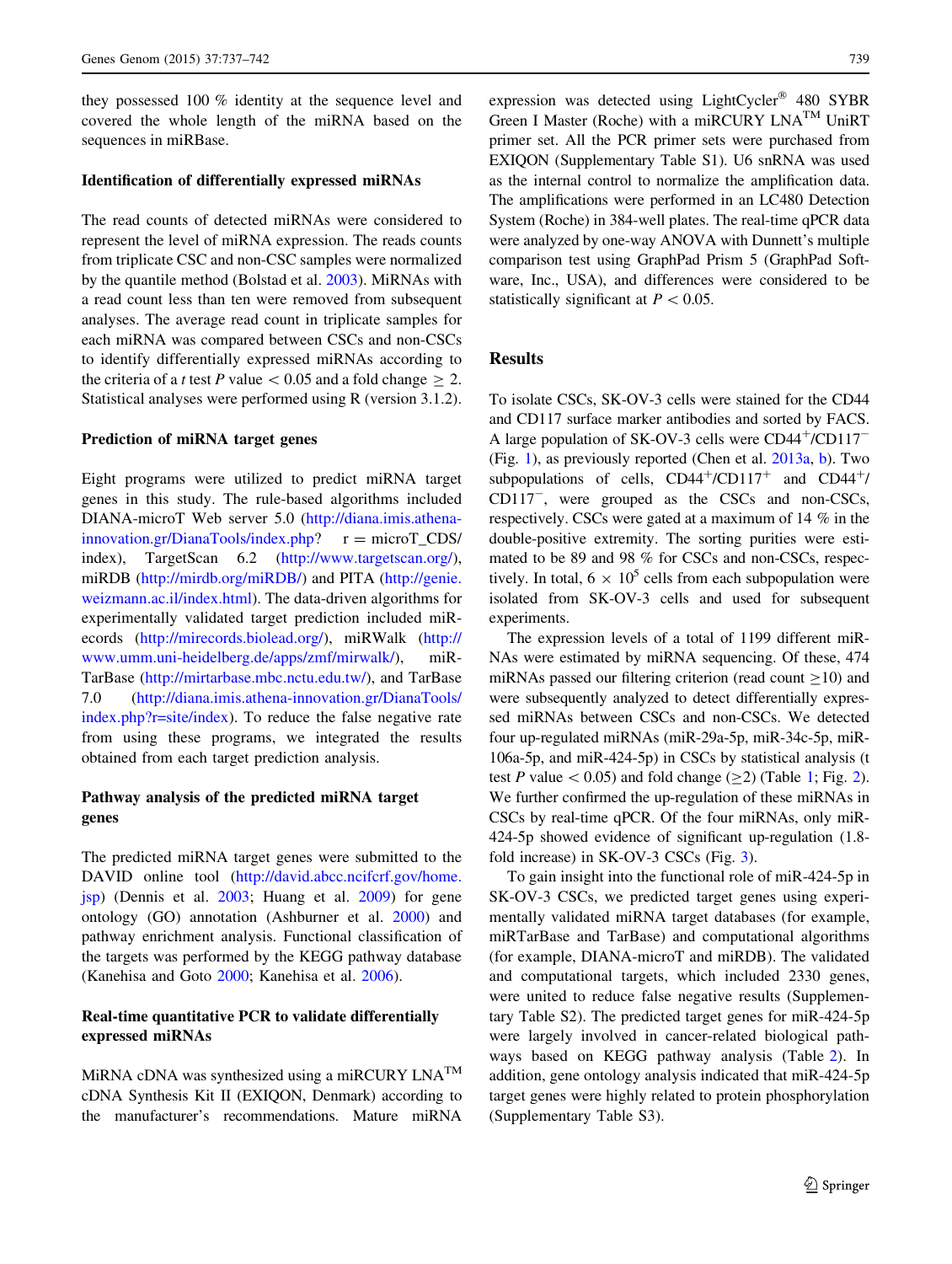<span id="page-3-0"></span>Fig. 1 CD44/CD117 analysis and the isolation of SK-OV-3 cells by FACS. The cells were stained with CD44-FITC and CD117-PE. Approximately  $6 \times 10^5$  CSCs (CD44<sup>+</sup>/  $CD117<sup>+</sup>$ ) and non-CSCs  $(CD44<sup>+</sup>/CD117<sup>-</sup>)$  were isolated from SK-OV-3 cells. CSCs or non-CSCs were gated at a maximum of 14 % of the entire viable cell population



CD44-FITC

Table 1 Differentially expressed miRNAs with  $t$ -test  $P$  values less than 0.05 and a fold change greater than 2 between CSCs and non-CSCs. The expression levels of a total of 1199 different miRNAs were estimated by miRNA sequencing

| miRNA              | $t$ test $P$ value | Fold change<br>$(CSC/non-CSC)$ |
|--------------------|--------------------|--------------------------------|
| hsa-mi $R-34c-5p$  | 0.0091             | 2.69                           |
| hsa-mi $R-424-5p$  | 0.0023             | 2.26                           |
| hsa-mi $R-106a-5p$ | 0.0094             | 2.82                           |
| hsa-mi $R-29a-5p$  | 0.0349             | 2.02                           |

Real-time qPCR result of miR-424-5p showed evidence of significant  $(P$  value  $\lt$  0.05) up-regulation (1.8-fold increase) in CSCs, while those of three miRNAs (miR-29a-5p, miR-34c-5p, and miR-106a-5p) were not available

# Discussion

Dysregulation of miRNAs is commonly observed in many cancers, resulting in the up-regulation of oncogenes or the down-regulation of tumor suppressor genes. Accumulating evidence has suggested that miRNAs are also involved in the regulation of CSCs and are aberrantly expressed in ovarian cancer (Di Leva and Croce [2013;](#page-5-0) Iorio et al. [2007](#page-5-0); Liu and Tang [2011\)](#page-5-0). Based on these previous findings, the identification of differentially expressed miRNAs in ovarian CSCs and their molecular targets may enable the development of therapeutics for the treatment of ovarian



Fig. 2 A volcano plot showing the differentially expressed miRNAs between ovarian CSCs and non-CSCs. Red dotted line indicates a ttest P value of 0.05, while blue dotted lines indicate a fold change of two in miRNA expression between CSCs and non-CSCs. Four miRNAs (represented as blue dots) showed significantly increased expression in CSCs (*t* test  $P < 0.05$  and fold change  $>2.0$ )

cancer. In our study, we detected up-regulated miRNAs, including miR-29a-5p, miR-34c-5p, miR-106a-5p, and miR-424-5p, by miRNA sequencing. Of these four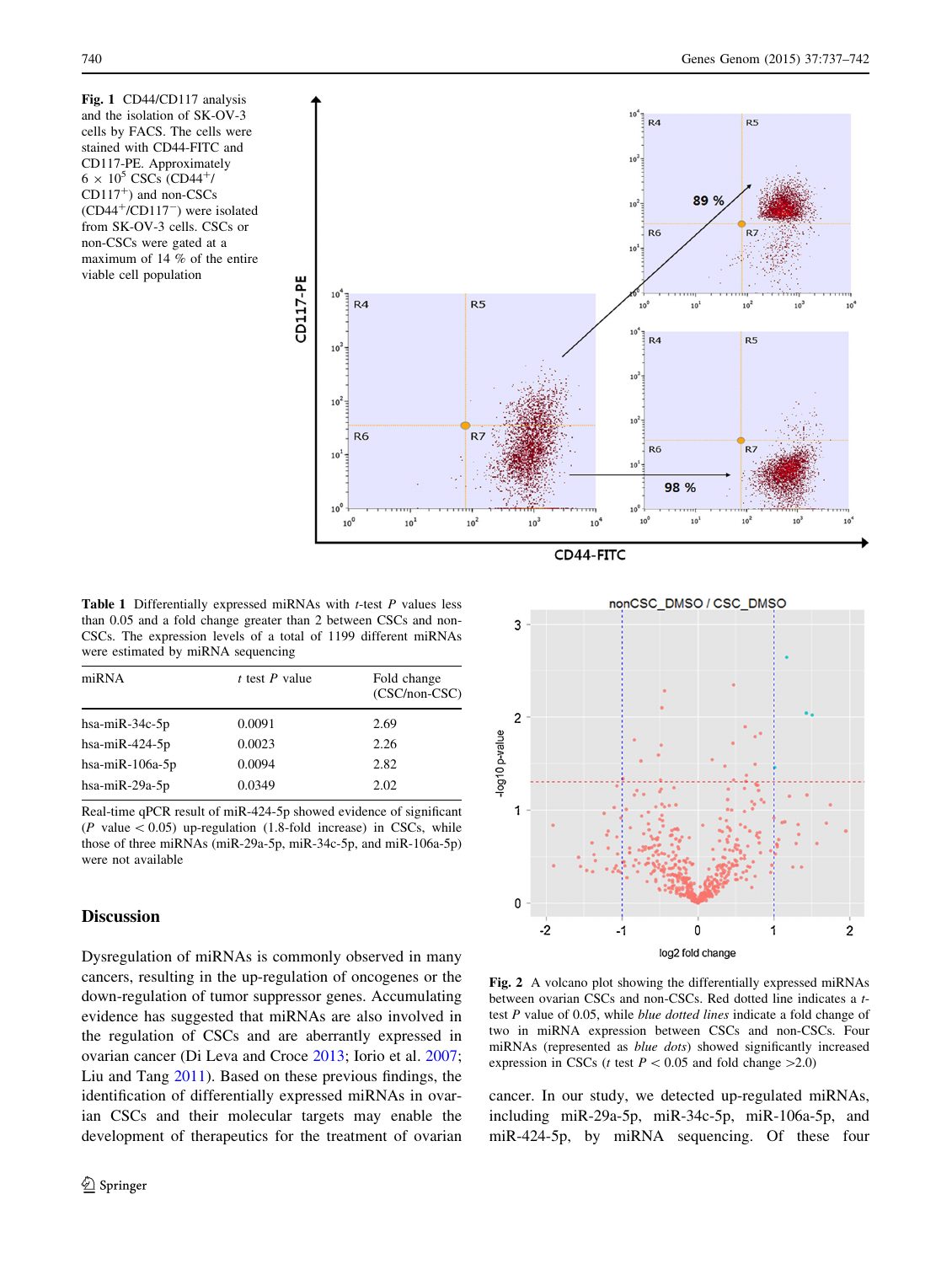<span id="page-4-0"></span>

Fig. 3 Real-time qPCR results of miR-424-5p expression in ovarian CSCs and non-CSCs. Increased miR-424-5p expression was detected by real-time qPCR in SK-OV-3 CSCs compared to non-CSCs. The data are presented as the mean  $\pm SD$  (n = 3) of four independent experiments. The double asterisk denotes a significant difference in miRNA expression between CSCs and non-CSCs  $(**P < 0.01)$ 

Table 2 KEGG pathway analysis of the predicted target genes of hsa-miR-424-5p that were up-regulated in CSCs compared to non-**CSCs** 

| $1.19 \times 10^{-7}$ |
|-----------------------|
| $1.09 \times 10^{-6}$ |
| $2.29 \times 10^{-6}$ |
| $5.70 \times 10^{-6}$ |
| $1.39 \times 10^{-5}$ |
|                       |

Count indicates the number of genes involved in the term (Pathway)  $P$  value means the modified Fisher Exact  $P$  value

miRNAs, only the expression of miR-424-5p was validated by real-time qPCR. Significant differential expression of the other three miRNAs was not observed by qPCR.

Generally, RNA sequencing technology enables the whole transcriptome (not just detected transcripts) to be investigated in a high-throughput and highly accurate manner to quantify expression levels (Wang et al. [2009](#page-5-0)). Usually, qPCR analysis requires nucleotide sequences longer than miRNAs to ensure the successful detection of expression levels. Thus, the failure to validate three miR-NAs (miR-29a-5p, miR-34c-5p, and miR-106a-5p) that were detected by miRNA sequencing likely resulted from the limitations of qPCR to detect miRNA expression.

MiR-424-5p, which was validated by qPCR, is a potential regulator of  $CD44<sup>+/117<sup>+</sup></sup>$  ovarian CSCs isolatedfrom SK-OV-3 cells. Numerous studies have shown that miR-424 has oncogenic effects; it is known as an ''oncomir'' (having oncogenic activity) and is associated with tumorigenesis. Some studies have demonstrated that high levels of miR-424 are related to the induction of tumorigenesis (Park et al. [2013;](#page-5-0) Zhang et al. [2014\)](#page-5-0). However, another study showed that high levels of miR-424 repressed tumorigenesis (Oneyama et al. [2013](#page-5-0)). These contradictory observations suggest different oncogenic effects of miR-424 in different tissue types.

MiR-424-5p target genes were predicted from databases of experimentally validated targets, such as miRTarBase and TarBase, and using computational algorithms, such as DIANA-microT and miRDB (Supplementary Table S2). Pathway analysis demonstrated that the predicted target genes of miR-424-5p are highly related to cancer development (Table 2). Gene ontology analysis further suggested that miR-424-5p may regulate target genes involved in cancer development via particular signaling pathways (Supplementary Table S3). Taken together, these results suggest that miR-424-5p is potential key regulator of SK-OV-3 ovarian cancer cells and CSCs.

We also predicted target genes for three miRNAs (miR-29a-5p, miR-34c-5p and miR-106a-5p) using target gene prediction programs (Supplementary Tables S4–S6). Pathway analyses demonstrated that these target genes are also related to cancer development (Supplementary Table S7), suggesting that further studies might be worthwhile to elucidate the biological roles of these miRNAs in CSCs.

Acknowledgments This research was supported by a National Research Foundation of Korea (NRF) grant funded by the Korea government (MEST) (2012M3A9D1054534), the Hallym University Specialization Fund (HRF-S-11), and an intramural grant from the Korea Institute of Science and Technology (2z04381).

Conflict of interest The authors declare no conflicts of interest.

Ethical statement In this study, human ovarian cancer cells were obtained from the commercially available human ovary adenocarcinoma (ATCC<sup>®</sup> HTB-77<sup>TM</sup>). This study was approved by Hallym University Institutional Review Board (HIRB).

### References

- Alvero AB, Chen R, Fu HH et al (2009) Molecular phenotyping of human ovarian cancer stem cells unravel the mechanisms for repair and chemo-resistance. Cell Cycle 8:158–166
- Ashburner M, Ball CA, Blake JA et al (2000) Gene Ontology: tool for the unification of biology. Nat Genet 25:25–29
- Bapat SA (2010) Human ovarian cancer stem cells. Reproduction 140:33–41
- Bolstad BM, Irizarry RA, Astrand M, Speed TP (2003) A comparison of normalization methods for high density oligonucleotide array data based on variance and bias. Bioinformatics 19:185–193
- Chen D, Zhang Y, Wang J, Chen J, Yang C, Cai K, Wang X, Shi F, Dou J (2013a) MicroRNA-200c overexpression inhibits tumorigenicity and metastasis of  $CD117 + CD44 +$  ovarian cancer stem cells by regulating epithelial-mesenchymal transition. J Ovarian Res 6:50